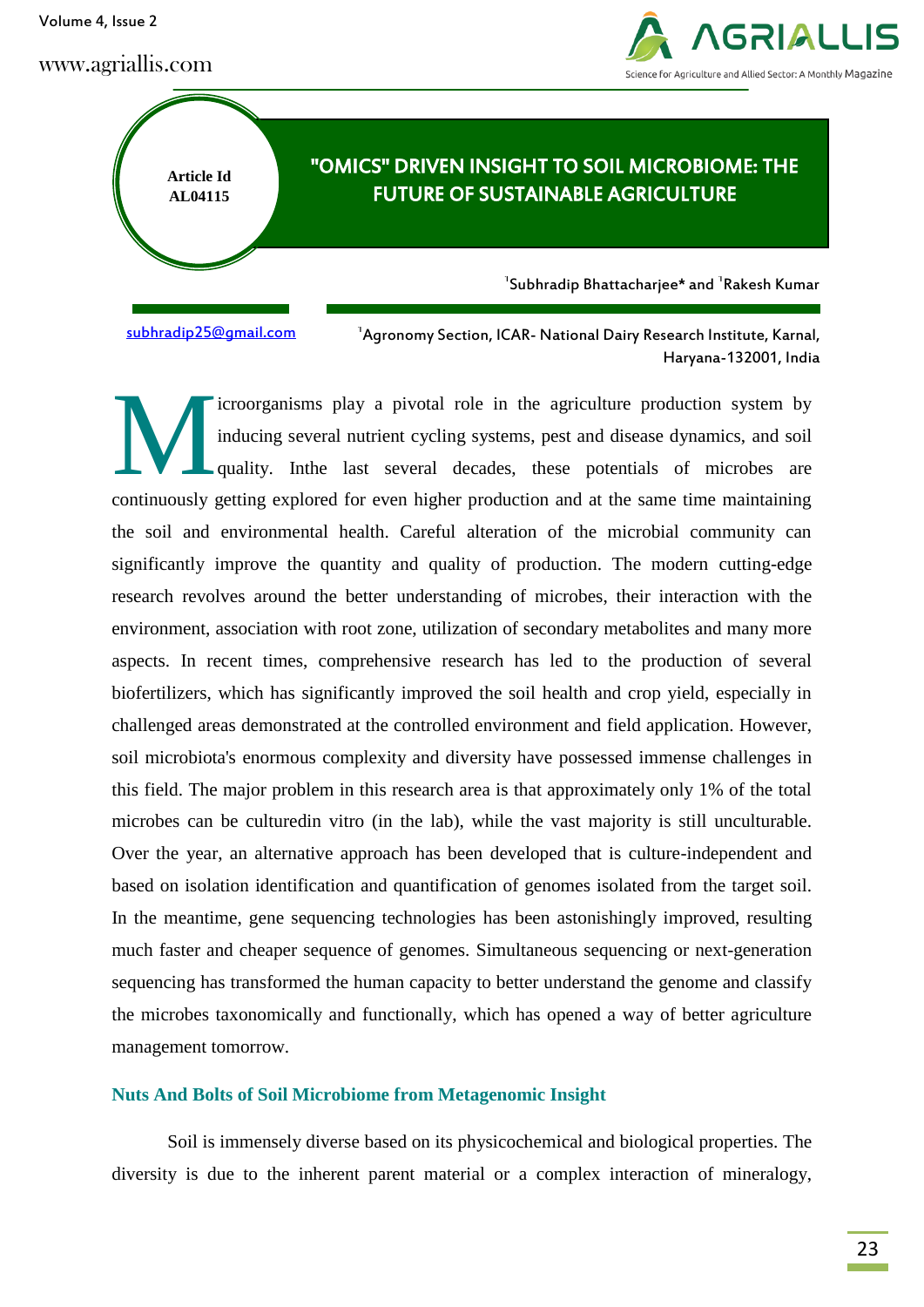

ecology, environmental, and anthropogenic factors. The soil itself is an autonomous system that wharves several elementary processes, including nutrient cycling, different moisture regimes and microbial actions. The various ecosystem services are primarily dependent on microbes. However, as mentioned above, the study on such soil microbes was minimal because in vitro culture was possible. The recent development of two "omics" tools, i.e., metagenomics and metatranscriptomics in system biology, has laid the foundation for more in-depth study. This has been further improved due to the improvement of bioinformatics tools, more powerful computing ability and incorporation of high-level programming languages like python.

#### **16s rRNA Gene: The Heart of the Process**

The 16S rRNA has been proved to be a brilliant genetic marker for bacterial taxonomy due to its higher conservation nature in the bacterial and archaea domain. The 16S rRNA gene is the DNA sequence corresponding to rRNA encoding bacteria, which exists in the genome of all bacteria. The 16s rRNA gene has nine hypervariable regions ranging from V1 to V9. The conserved region has a unique benefit, to be used as an anchoring region for amplifying the variable region. Meanwhile, the variable area provides the essential element later used as a taxonomic marker. The number of copies of 16S rRNA is currently also used as an index of microbial lite history; higher numbers translate to favourable conditions and rapid multiplication. The copiotroph organisms have a higher number of operon copies, while oligotrophs have a lower number of operons.



**Fig 1:** Picture of Illumina HiSeq 2500 system, which is used in metagenomic sequencing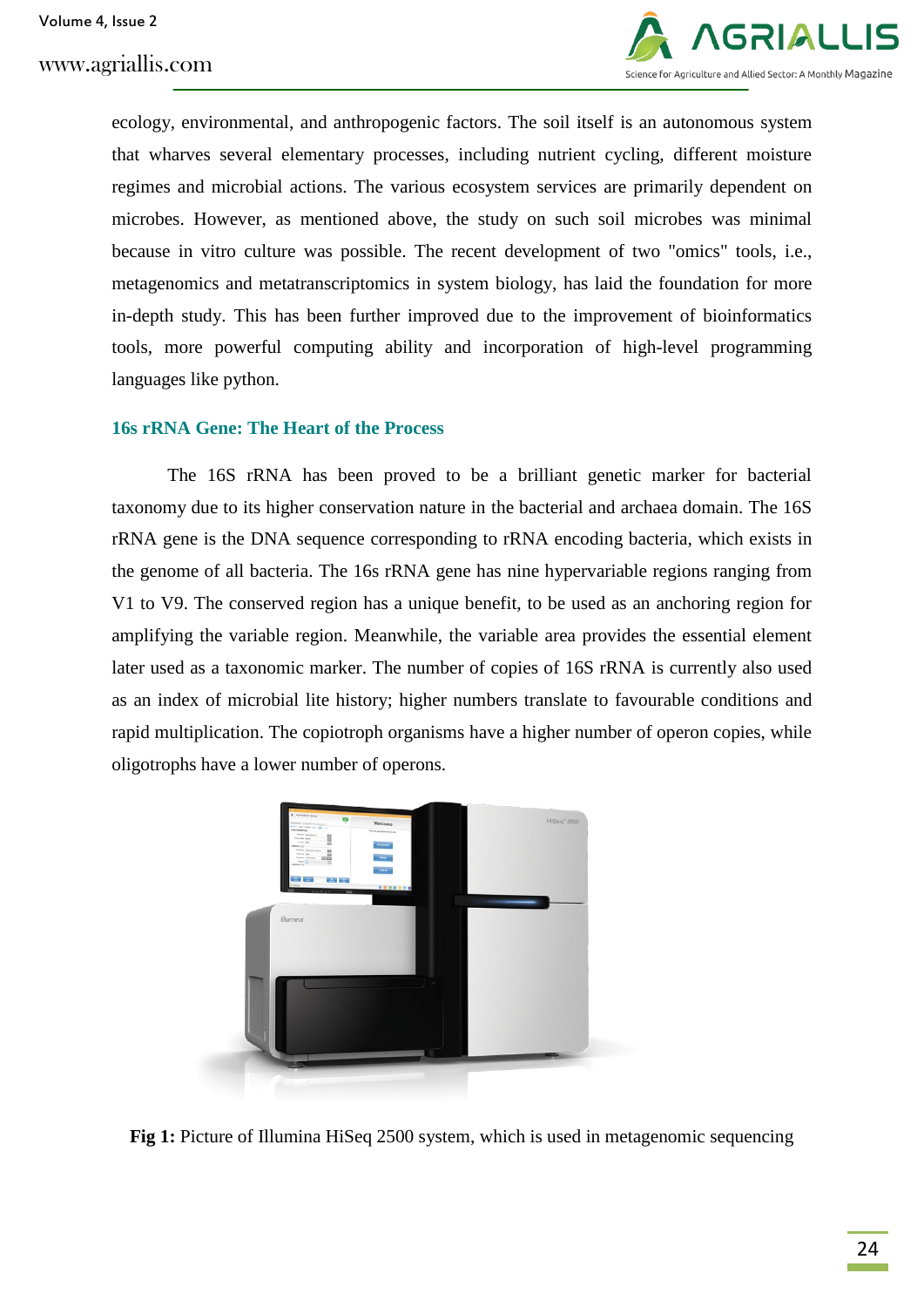

A composite soil sample contains hundreds or even thousands of bacterial species in complex communities. The majority of them are not culturable. A single unit constitutes such a community known as a "**metagenome"**. Once again, the study of a particular constituent like a single gene or operon or another component is called **"targeted metagenomics"**.

The 16S rRNA gene of the bacteria can be amplified using universal primers using PCR protocols. Subsequently, the sequence is later used as a biomarker to identify the taxonomic position of the microbe.

Among several regions,an extensive number of the literature suggests that the V3 and V4 region of 16s rRNA is the richest fragment for differentiating a large number of bacteria. As a result, the most popular high throughput sequencing platform company "Illumina" has adopted this region as a standard.



**Fig 2:**Exemplary workflow of 16s rRNA sequencing (V4 region) followed by identification, taxonomic classification and diversity analysis of bacterial community structure compost sample. (Source and copyright: authors of this article, agronomy section, ICAR-NDRI, Karnal)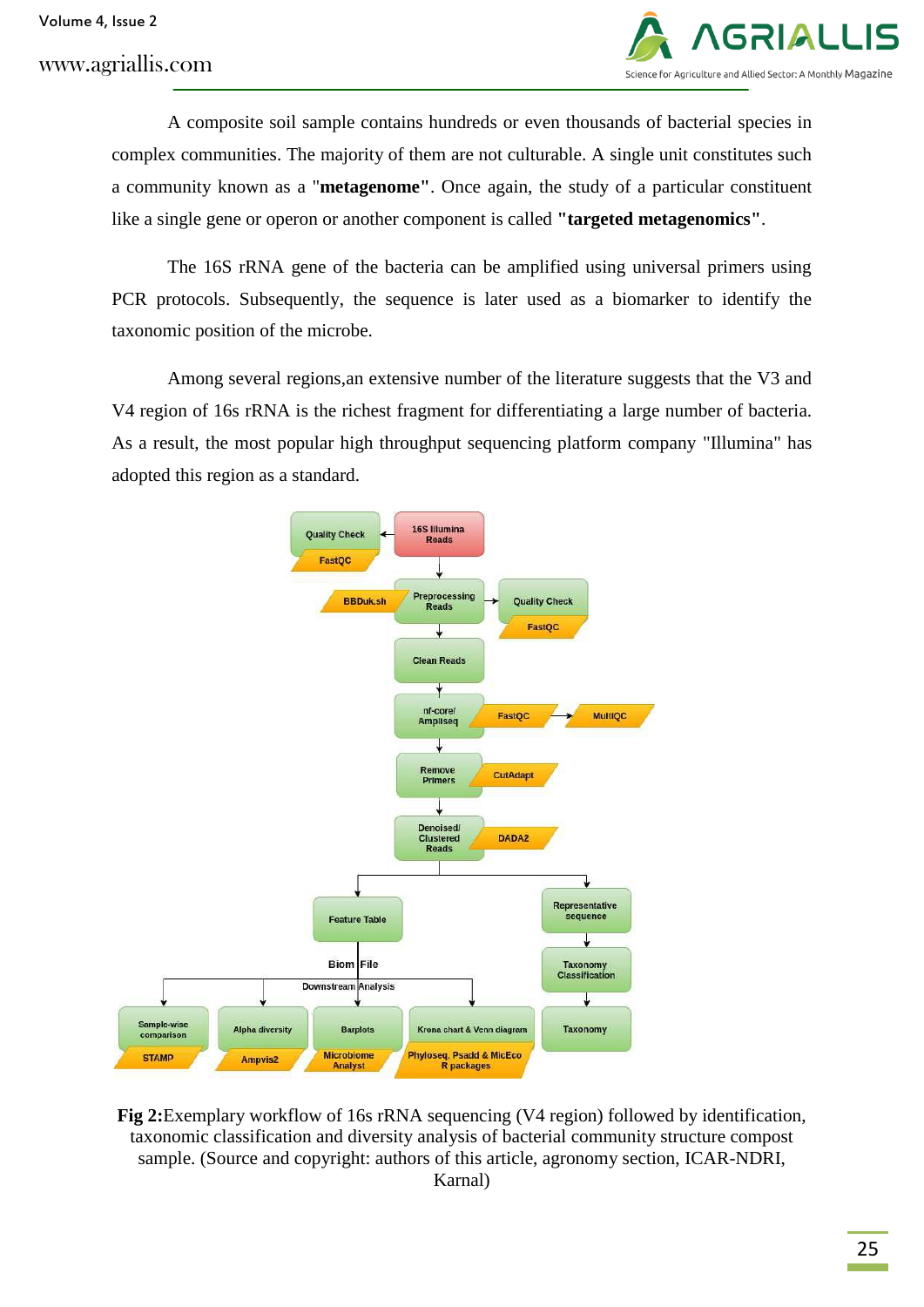www.agriallis.com



### **Microbe Derived Biological Process and Its Impact on Modern Agronomy: How Can The Omics Help?**

Since the last decade, bioinformatics tools have evolved so that 16S rRNA is not only used to identify the microbe. Instead,it can be used to assess several metabolic and biochemical processes. This phylogeny-driven metabolic prediction data is known as metabolic inference or functional potential.

The process can be understood from an angle of soil-borne pathogenic bacteria. An antibiotic is needed to suppress the bacterial disease in the plant. However, functional metagenomics can be used to determinethe chances of antibiotic resistance. A more targeted and efficient antibiotic/strategy can also be used to be environmentally friendly. The procedure will involve the identification of specific bacteria as well as antibiotic-resistant gene, their mechanism of action and the mechanism of disease infestation in the crop. Nonetheless, highly specialized tools and mechanisms will be required to deploy such a methodology.

From the plant nutrition point of view, different nutrient cycle and their association with solubilizing and fixing bacteria plays the most crucial role. Functional metagenomics will bring up the whole process to the genomic level, which will help modify the system at the micro-level with higher precision and not break the agro-ecosystem.

In modern agriculture, it is scientifically proven that adding organic matter via incorporating different compost is essential to achieve better soil physical, chemical and biological properties and achieve sustainability. The composting itself is a primarily microbe driven process. The composting process varies significantly based on source material, temperature, resource, and quantity. Omics, especially metagenomics, can help identify different compost friendly bacteria such as cellulose degrading bacteria and the class and type of bacteria that can survive under a particular temperature regime. Once the compost is applied to the soil, the omics tool is the most efficient way to assess if the existing microbial community is getting succeeded by the microbes that came with the compost itself. As a result, the synergism, antagonism and commensalism among microbes and plants will also be more clearly visible.